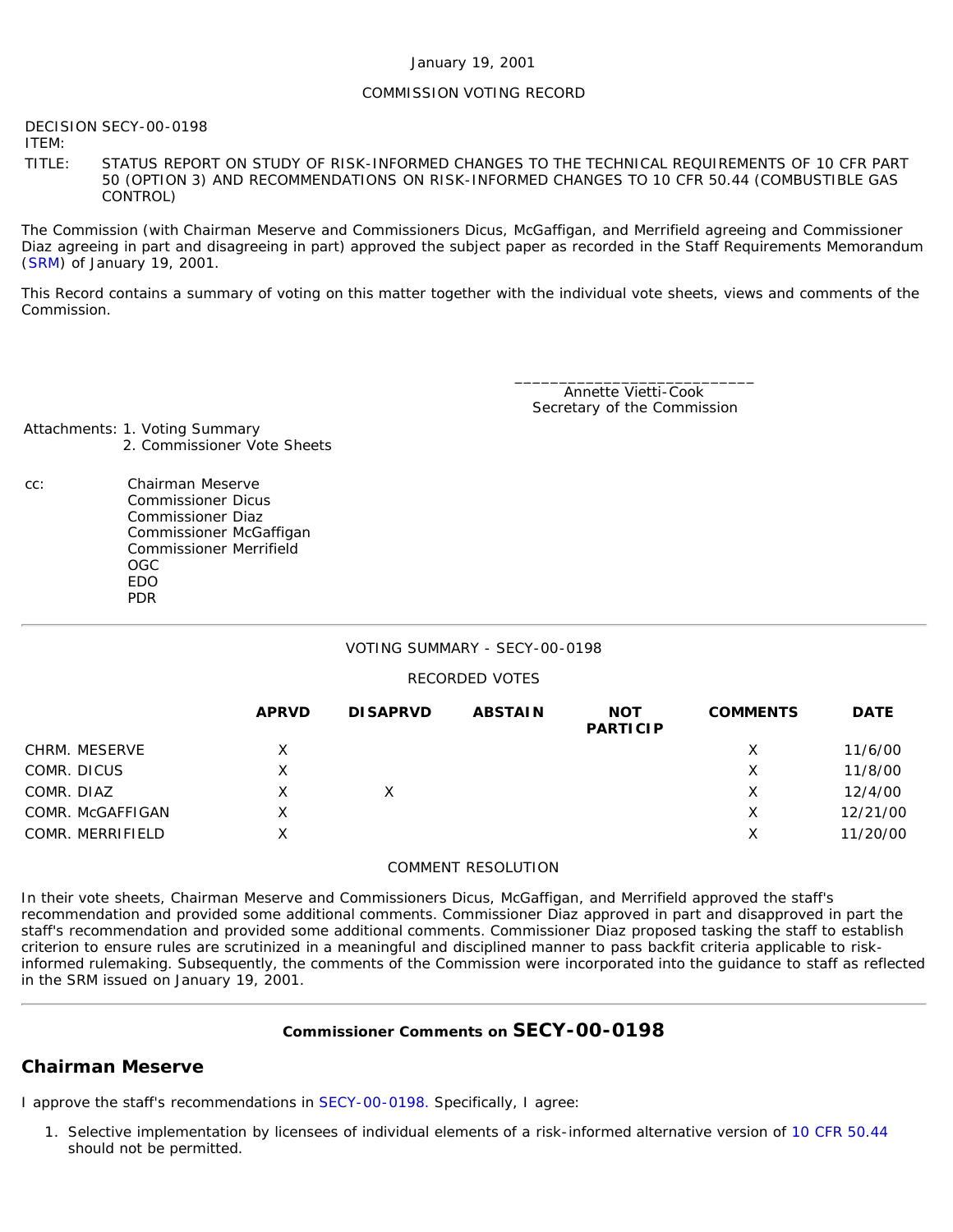- 2. The staff should evaluate, using the backfit process, potential changes to the current requirements of [10 CFR 50.44](http://www.nrc.gov/reading-rm/doc-collections/cfr/part050/part050-0044.html) that could result in a substantial safety enhancements to determine if they are cost-beneficial as well. However, since implementation of the risk-informed alternative version of the rule is voluntary on the part of licensees, I agree with the staff's position that a backfit analysis of that version is not required.
- 3. The staff should proceed with rulemaking on the risk-informed alternative version of [10 CFR 50.44](http://www.nrc.gov/reading-rm/doc-collections/cfr/part050/part050-0044.html), including completion of outstanding technical work (e.g., development of the combustible gas source terms) and necessary regulatory analyses.

Detailed comments on each of these issues follow.

**Selective Implementation.** The staff's approach to risk-informing a rule includes a thorough evaluation of all aspects of a rule so as to provide a harmonized and coherent approach that both eliminates needless regulatory burden and improves safety through more thorough application of risk insights. Allowing licensees to implement portions of the rule selectively would serve to defeat the philosophy that has guided the effort. It would raise the danger that licensees could select only those changes that reduce burden, while ignoring those that improve safety. If such an approach were seen to be acceptable, public confidence in the process would no doubt be reduced. Moreover, such selective implementation, in the worst case, could cause a situation in which every licensee could have, in effect, a "customized" and unique set of regulatory requirements, which could severely impact the staff's ability to assess risk and to determine if a licensee was truly in regulatory compliance.

*Backfit.* The backfit issue, as presented by the staff, may at first glance appear similar to the issue of selective implementation. That is, it may appear to some that the staff is selectively implementing parts of the riskinformed version of the rule by seeking to make portions mandatory for all licensees. However, I view this issue in a different light. During its evaluation of a regulation, staff may find elements of an existing rule that should be considered for modification or supplementation in order to provide a substantial increase in the overall protection of public health and safety. The fact that awareness of the issue happens to arise in the context of the effort to risk-inform the regulations should not stand as a barrier to the implementation of necessary change. However, the disciplined analysis required by [10 CFR 50.109](http://www.nrc.gov/reading-rm/doc-collections/cfr/part050/part050-0109.html) should be applied so as to determine whether such a backfit can be justified.

*Rulemaking*. Based on the documentation included with [SECY-00-0198](http://www.nrc.gov/reading-rm/doc-collections/commission/secys/2000/secy2000-0198/2000-0198scy.html) and certain related information, such as the ACRS letter of September 13, 2000, on this issue, I conclude that the staff has developed sufficient information to proceed with the development of a risk-informed alternative version of [10 CFR 50.44.](http://www.nrc.gov/reading-rm/doc-collections/cfr/part050/part050-0044.html) The framework that the staff has developed to implement the task seems appropriate. I would, however, like to offer some comments on this effort.

I note that the staff intends, as part of the risk-informed version of [10 CFR 50.44](http://www.nrc.gov/reading-rm/doc-collections/cfr/part050/part050-0044.html), to develop a set of plant-design-specific "source terms" for combustible gas. I would caution the staff against making the requirements in the rule overly prescriptive in this regard so as not to lead to the premature "ossification" of the methods for calculating source terms. The requirements should be sufficiently flexible to permit improvements in the methodology if and when better models become available.

Finally, now that the staff has obtained some experience in the "Option 3" process, I believe that it would be prudent for the staff to review the resource estimates associated with the overall Option 3 effort and determine if those estimates are consistent with the resources expended on the work reported in [SECY-00-0198](http://www.nrc.gov/reading-rm/doc-collections/commission/secys/2000/secy2000-0198/2000-0198scy.html). If the staff finds that more resources will be required, it should provide the Commission with an updated estimate.

# **Commissioner Dicus**

The staff should proceed with development of the risk-informed alternative to 10 CFR Part [50.44.](http://www.nrc.gov/reading-rm/doc-collections/cfr/part050/part050-0044.html)

Regarding the staff's recommendation for prohibiting selective implementation, I will hold my final determination until I have a proposed rule in front of me to more clearly study the potential impact of such a measure.

Regarding the policy decision on backfit considerations, I would agree that a voluntary initiative does not need a backfit analysis. I would also note that this initiative would undergo a regulatory analysis as part of the rulemaking process and will receive review of its benefits through that process. I do agree that the staff should forward any risk-informed changes that have a potential to enhance safety to the generic issue program for further review. In addition, if any requirements are found that do not contribute to safety they should be removed.

I commend the staff on its efforts to bring this issue to the stage at which it is today. I am very interested in seeing the staff's first proposal for risk-informing a requirement of Part 50 as expeditiously as possible. In that vein, I would request that the staff provide within 30 days of this SRM a recommendation for actions that could shorten the time for development of the proposed rule.

# **Commissioner Diaz**

I believe that, as we inch forward in the construct of risk-informed regulation, we will eventually reach a fork in the road with, I hope, clearly marked destinations: the road to mostly deterministic regulation and the road to mostly risk-informed regulation. This point of decision-making should be cleared of obstacles and have well-defined processes. Two recurrent and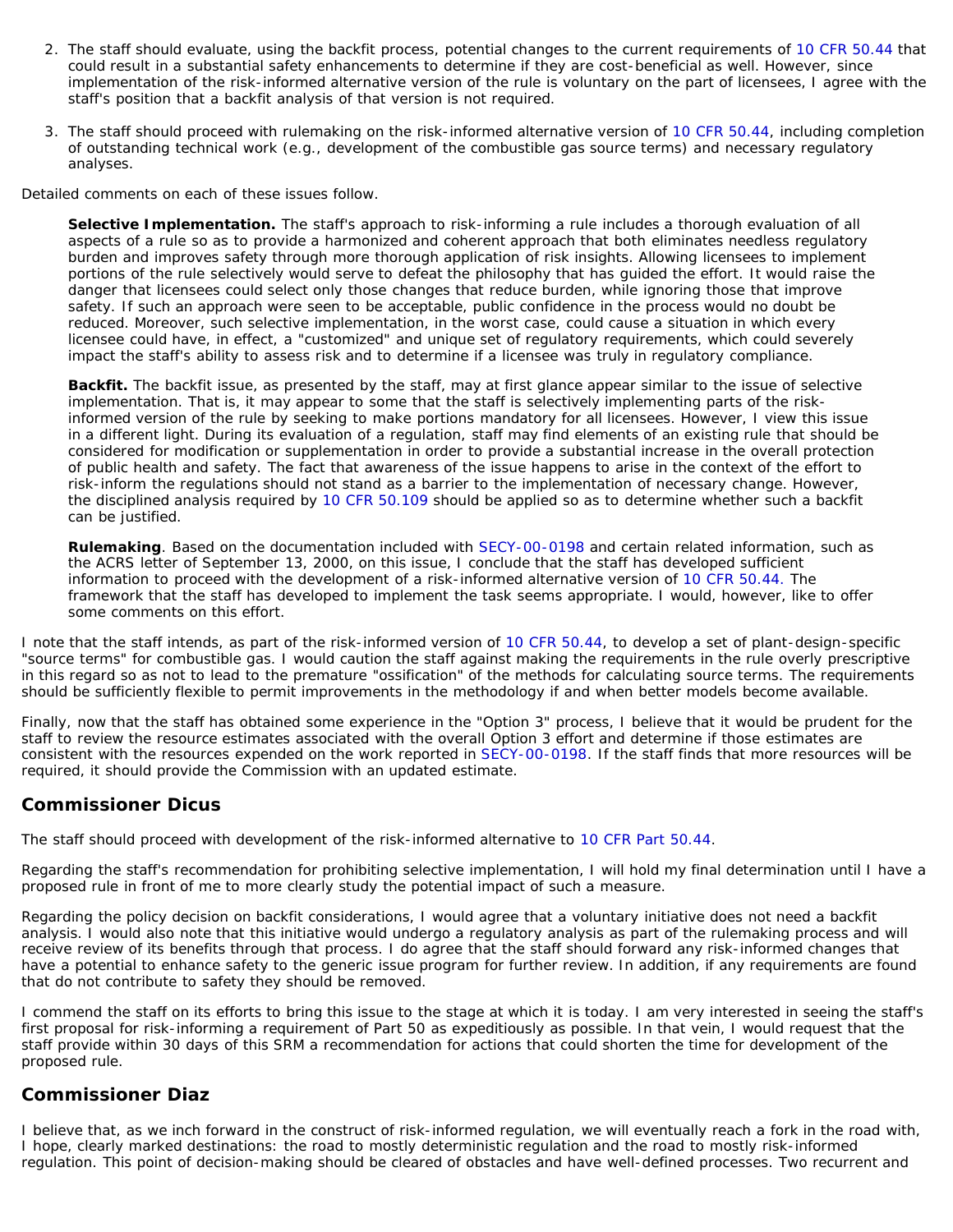important policy issues are in front of us and need resolution before we reach that fork: selectivity and the application of backfit analysis to "voluntary" rules. NRC "voluntary" rules or "voluntary" parts of a rule are not subjected to the backfit analysis. Yet, "voluntary" applies only to the adoption; compliance is mandatory once adopted. Thus, it would be possible, using this criterion, to assemble a compendium of risk-informed regulations, embodying relevant requirements of Part 50, that have little or no backfit analysis because adoption of each component would be "voluntary." Would changes to the compendium of rules be exempted from backfit because they are "voluntary"? As indicated above, we should also add "selectivity" to the issues requiring early resolution.

Since I am convinced that the decision before us is more far-reaching than the specifics of [SECY-00-0198,](http://www.nrc.gov/reading-rm/doc-collections/commission/secys/2000/secy2000-0198/2000-0198scy.html) I am compelled to express my views on the overall, long-term regulatory issues. The reality is that the agency is on an unchartered course where the complexity due to duality of regulations could grow exponentially, thus making predictability and fairness of implementation very difficult to achieve. I strongly believe that predictability needs to anchor risk-informed rulemaking. There has to be fairness and equity for every risk-informed rule as for the sum total, always founded on assurance of adequate protection. And we need to maintain progress in the development, the acceptance and the implementation of risk-informed regulation. We should also be mindful that risk-informed regulation, because of its very nature, should not be hampered by minor and unnecessary prescriptive additions.

I do not advocate throwing the backfitting (section 50.109) book indiscriminately at risk-informed regulation, but neither can I support throwing the book away. I believe the development of risk-informed rules needs to be bound by three objectives, at least: 1) rules have to be consistent with the criteria of adequate protection; 2) rules have to be consistent with each other and other applicable rules; and 3) rules need to be scrutinized, in a meaningful and disciplined manner, to pass backfit criteria applicable to risk-informed rulemaking. I am sure my fellow Commissioners would agree with criterion 1 and 2 above. The challenge for us is how to establish the third criterion in a manner that adds fairness and equity without adding significant complexity, therefore, I respectfully propose we task the staff with the resolution of this issue.

In the meantime, regarding [SECY-00-0198,](http://www.nrc.gov/reading-rm/doc-collections/commission/secys/2000/secy2000-0198/2000-0198scy.html)

- I approve the staff recommendation to proceed with rulemaking for the risk-informed alternative to [10 CFR 50.44](http://www.nrc.gov/reading-rm/doc-collections/cfr/part050/part050-0044.html);
- I agree that selective implementation of parts of a specific risk-informed rule not be allowed;
- I agree with Chairman Meserve that "[t]he staff should evaluate, using the backfit process, potential changes to the current requirements of [10 CFR 50.44](http://www.nrc.gov/reading-rm/doc-collections/cfr/part050/part050-0044.html) that could result in a substantial safety enhancements to determine if they are cost-beneficial as well."

### **Commissioner McGaffigan**

I commend the staff for their efforts in advancing the state of risk-informed regulation. The staff should proceed with the rulemaking and regulatory analysis for the risk-informed alternative to [10 CFR 50.44.](http://www.nrc.gov/reading-rm/doc-collections/cfr/part050/part050-0044.html)

With regards to the staff recommendation to prohibit selective implementation, I share their concerns, even though I am mindful that the Commission did not prohibit selective implementation of the voluntary Alternate Source Term (SECY-98-158). In that case, the Commission allowed licensees the opportunity to utilize "selective application of the revised source term unless such requests involve non-conservative or technically unjustified applications." Nonetheless, I join with the Chairman and Commissioners Merrifield and Diaz in approving the staff recommendation to prohibit selective implementation.

On backfit considerations, I agree with the staff that a voluntary alternative does not require a formal backfit analysis. It is permissible, as stated in the SECY, for risk-informed alternative rules to "include a combination of elimination, modification, and addition of requirements" without a backfit analysis. Indeed, this is central to the "two-edged sword" of risk-informed regulation.

With that said, however, I agree with Commissioner Diaz that some disciplined and scrutable process needs to be in place that justifies any new requirements. Just as any burden reduction must be demonstrated to be of little or no safety significance, any new requirement should be justifiable on some cost-benefit basis. If risk-informed alternative regulations are used as opportunities to create new requirements that could not be justified on some cost-benefit basis, then those same regulations will almost surely be considered sufficiently burdensome that they would never get used by licensees as-written. Such regulations would likely be targets for the very selective implementation requests that the staff wishes to preclude. Failing that, the regulations might later require still another round of risk-informed rulemaking revisions to be of any value to stakeholders.

# **Commissioner Merrifield**

I approve of the staff's recommendations in [SECY-00-0198.](http://www.nrc.gov/reading-rm/doc-collections/commission/secys/2000/secy2000-0198/2000-0198scy.html) The staff should proceed with the rulemaking and regulatory analysis for the risk-informed alternative to [10 CFR 50.44](http://www.nrc.gov/reading-rm/doc-collections/cfr/part050/part050-0044.html) as expeditiously as possible.

In particular, I feel strongly that selective implementation within a specific rule is not consistent with the intent of riskinformed regulation. I agree with Chairman Meserve's comments on this matter. Specifically, selective implementation within a specific rule, "would raise the danger that licensees could select only those changes that reduce burden, while ignoring those that improve safety. If such an approach were seen to be acceptable, public confidence in the process would no doubt be reduced." Again, these are my views regarding selective implementation within a specific rule. My views on selective